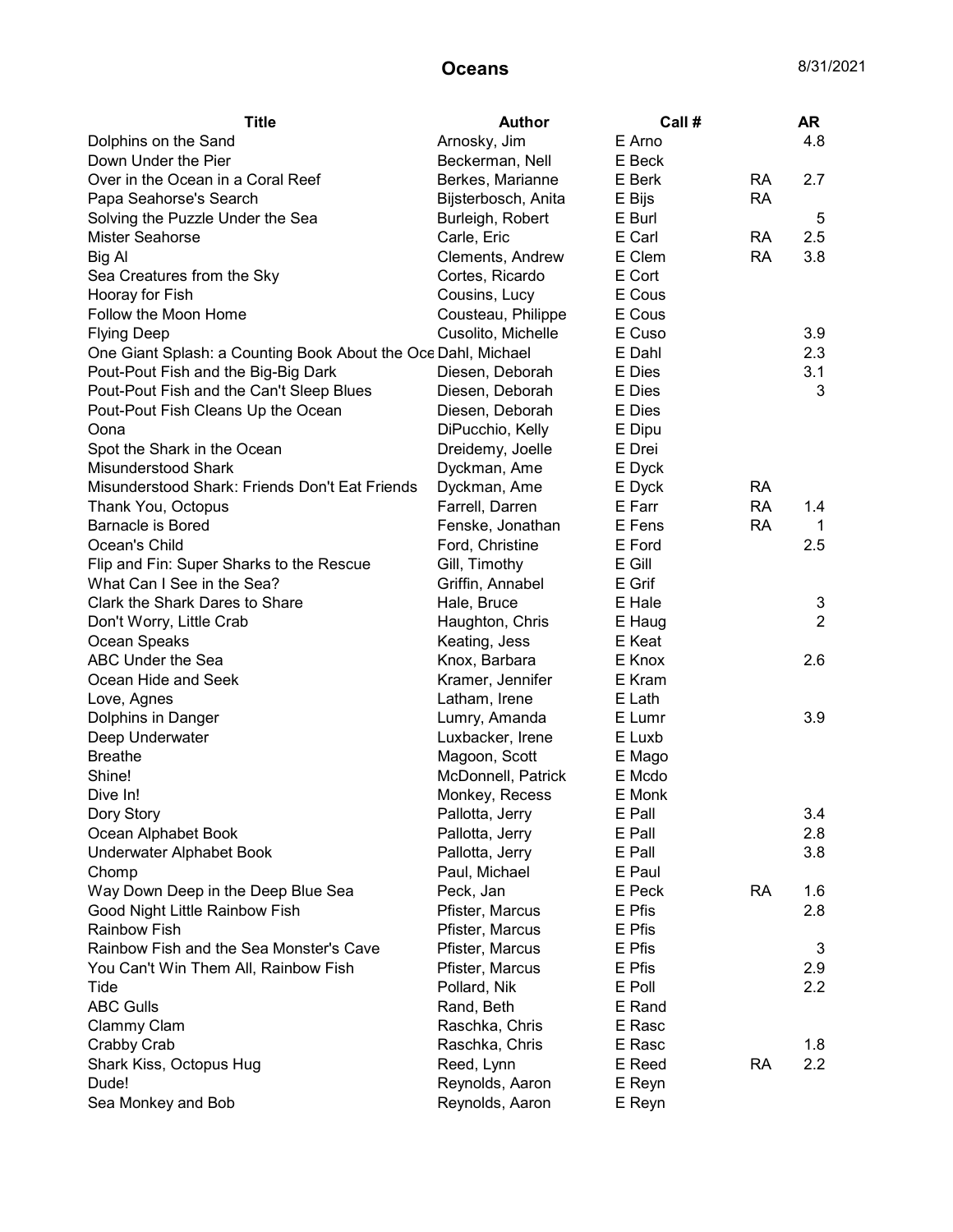| <b>Title</b>                                                      | <b>Author</b>        | Call#     |           | <b>AR</b>      |
|-------------------------------------------------------------------|----------------------|-----------|-----------|----------------|
| Nugget and Fang                                                   | Sauer, Tammi         | E Saue    | <b>RA</b> | 2.3            |
| I'm the Best Artist in the Ocean                                  | Sherry, Kevin        | E Sher    |           |                |
| I'm the Biggest Thing in the Ocean                                | Sherry, Kevin        | E Sher    | <b>RA</b> |                |
| Sepia and the Big Ocean                                           | Timbers, Susanne     | E Timb    |           |                |
| Flotsam                                                           | Wiesner, David       | E Wies    |           |                |
| Deep Blue Sea                                                     | Wood, Audrey         | E Wood    |           |                |
| Ten Little Fish                                                   | Wood, Audrey         | E Wood    | <b>RA</b> | 1.5            |
| There Was an Old Lady Who Swallowed a Shell                       | Colandro, Lucille    | J 398.2   |           | 2.2            |
| Peggony-Po, a Whale of a Tale                                     | Pinkney, Andrea      | J 398.2   |           | 3.9            |
| There was an Old Sailor                                           | Saxby, Claire        | J 398.2   |           | 3.4            |
| Fables from the Sea                                               | Hayashi, Leslie      | J 398.2   |           |                |
| Sea King                                                          | Yolen, Jane          | J 398.2   |           | 4.1            |
| <b>Mermaids Most Amazing</b>                                      | Oliver, Narelle      | J 398.24  |           | 5.8            |
| Learn About Ocean Zones                                           | Golkar, Golriz       | J 551.46  |           | 3.6            |
| Oceans: Making Waves                                              | Green, Dan           | J 551.46  |           |                |
| Oceans in 30 Seconds                                              | Green, Jen           | J 551.46  |           |                |
| Read All About the Ocean                                          | Jaycox, Jaclyn       | J 551.46  |           |                |
| Looking Into the Ocean                                            | London, Martha       | J 551.46  |           | 4.2            |
| Science of Oceans                                                 | MacDonald, Fiona     | J 551.46  |           |                |
| <b>Planet Ocean</b>                                               | Newman, Patricia     | J 551.46  |           |                |
| Ocean and Sea                                                     | Parker, Steve        | J 551.46  |           | 6.8            |
| W is for Waves                                                    | Smith, Marie         | J 551.46  |           | 6.1            |
| Is the Bermuda Triangle Really a Dangerous Place Stewart, Melissa |                      | J 551.46  |           | 5.3            |
| In the Ocean                                                      | Szymanski, Jennifer  | J 551.46  |           |                |
| Ultimate Ocean-Pedia                                              | Wilsdon, Christina   | J 551.46  |           |                |
| Wild Water Cycle                                                  | Korb, Rena           | J 551.48  |           | 3.2            |
| <b>Prehistoric Sea Beasts</b>                                     | Rake, Matthew        | J 567     |           | 6.1            |
| Science of Sea Monsters                                           | Woolf, Alex          | J 567.9   |           | 6.5            |
| <b>Tide Pools</b>                                                 | Marsh, Laura         | J 577.69  |           |                |
| Oceans                                                            | Day, Trevor          | J 577.7   |           | 7.9            |
| Oceans                                                            | Finan, Catherine     | J 577.7   |           |                |
| <b>Odious Oceans</b>                                              | Ganeri, Anita        | J 577.7   |           |                |
| My Encyclopedia of the Sea                                        | Louisy, Patrick      | J 577.7   |           | 5.3            |
| <b>Coral Reefs</b>                                                | Simon, Seymour       | J 577.7   |           |                |
| Looking Closely Along the Shore                                   | Serafini, Frank      | J 578     |           | 3              |
| Tide Pools: Life at the Edge of the Sea                           | Malnig, Anita        | J 578.769 |           | 5.8            |
| Where Is the Great Barrier Reef?                                  | Medina, Nico         | J 578.77  |           | 6              |
| <b>Electric Animals</b>                                           | Meister, Cari        | J 591.47  |           | 2.6            |
| Alien Ocean Animals                                               | Colosi, Rosie        | J 591.77  |           |                |
| Ocean Animals for Kids                                            | Hestermann, Bethanie | J 591.77  |           |                |
| Whiat if You Could Sniff Like a Shark                             | Markle, Sandra       | J 591.77  |           | 5.2            |
| Little Monsters of the Ocean                                      | Montgomery, Heather  | J 591.77  |           | 5.8            |
| Under the Sea                                                     | <b>World Book</b>    | J 591.77  |           | 4.1            |
| <b>Squishy Sponges</b>                                            | Lunis, Natalie       | J 593.4   |           | 4              |
| Box Jellyfish                                                     | Lunis, Natalie       | J 593.5   |           | 5.1            |
| Jellyfish                                                         | Coldiron, Deborah    | J 593.53  |           | 4.3            |
| Gooey Jellyfish                                                   | Lunis, Natalie       | J 593.53  |           | 3.7            |
| Portuguese Man-of-War: Floating Misery                            | Lunis, Natalie       | J 593.55  |           | 4.8            |
| Sea Anemones                                                      | Stone, Lynn          | J 593.6   |           | 4.1            |
| <b>Prickly Sea Stars</b>                                          | Lunis, Natalie       | J 593.93  |           | 3.5            |
| Sea Shells                                                        | Skeie, Shari         | J 594.147 |           | $\overline{2}$ |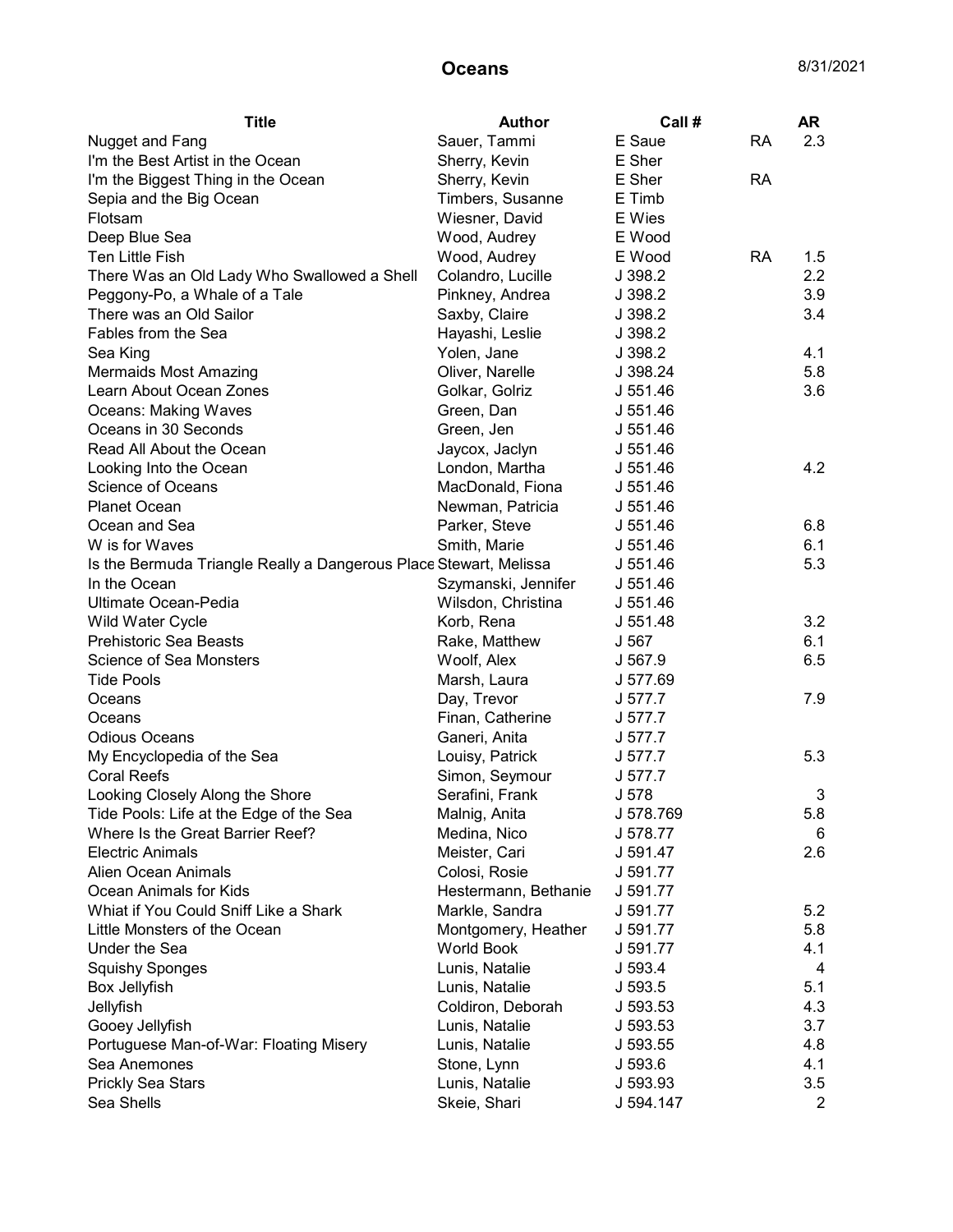| <b>Title</b>                                                    | <b>Author</b>      | Call#     |    | AR         |
|-----------------------------------------------------------------|--------------------|-----------|----|------------|
| Ink!                                                            | Drimmer, Stephanie | J 594.5   |    |            |
| Octopuses                                                       | Coldiron, Deborah  | J 594.56  |    | 4.4        |
| Could an Octopus Climb a Skyscraper?                            | De la Bedoyere     | J 594.56  |    |            |
| <b>Giant Pacific Octopus</b>                                    | Gray, Leon         | J 594.56  |    | 4.4        |
| <b>Blue-Ringed Octopus</b>                                      | Lunis, Natalie     | J 594.56  |    | 5          |
| <b>Supersmart Octopus</b>                                       | Schuh, Mari        | J 594.56  |    | 3.6        |
| <b>Giant Squid</b>                                              | Fleming, Candace   | J 594.58  |    | 3.2        |
| <b>Squirting Squids</b>                                         | Lunis, Natalie     | J 594.58  |    | 3.6        |
| Lobsters                                                        | Adamson, Heather   | J 595.384 |    | 2.9        |
| <b>Crawling Crabs</b>                                           | Lunis, Natalie     | J 595.386 |    | $3.5\,$    |
| Crabs                                                           | Pettiford, Rebecca | J 595.386 |    | 2.7        |
| Swordfish                                                       | Coldiron, Deborah  | J 597     |    | 4          |
| Arapaima                                                        | Lawrence, Ellen    | J 597.176 |    | 4.1        |
| <b>Disgusting Hagfish</b>                                       | Goldish, Meish     | J 597.2   |    | 3.9        |
| Fly Guy Presents: Sharks                                        | Arnold, Ted        | J 597.3   |    | 2.8        |
| <b>Smart About Sharks</b>                                       | Davey, Owen        | J 597.3   |    |            |
| Shark: the Shredder                                             | Goldish, Meish     | J 597.3   |    | 5          |
| <b>Whale Shark</b>                                              | Goldish, Meish     | J 597.3   |    | 3.1        |
| Shark Lady                                                      | Keating, Jess      | J 597.3   | RA |            |
| Sharks for Kids                                                 | McGuire, David     | J.597.3   |    |            |
| <b>Basking Sharks</b>                                           | Pettiford, Rebecca | J 597.3   |    |            |
| Angel Sharks in Action                                          | Silverman, Buffy   | J 597.3   |    | 3.4        |
| <b>Ultimate Book of Sharks</b>                                  | Skerry, Brian      | J 597.3   |    |            |
| Would You Rather Have a Shark for a Sister or a FDe la Bedoyere |                    | J 597.33  |    |            |
| <b>Great White Shark</b>                                        | Green, Jen         | J 597.33  |    | 4          |
| <b>Goblin Shark</b>                                             | Green, Sara        | J 597.33  |    | 4.9        |
| <b>Mako Sharks</b>                                              | Green, Sara        | J 597.33  |    | 4.8        |
| Oceanic Whitetip Shark                                          | Green, Sara        | J 597.33  |    | 4.8        |
| Sharks on the Hunt                                              | Mason, Paul        | J 597.33  |    |            |
| <b>Nurse Sharks</b>                                             | Pettiford, Rebecca | J 597.33  |    |            |
| <b>Shark Life</b>                                               | Wojtyla, Karen     | J 597.33  |    | 7.4        |
| <b>Tiger Sharks</b>                                             | Goldish, Meish     | J 597.34  |    | 4.1        |
| <b>Blacktip Reef Shark</b>                                      | Green, Sara        | J 597.34  |    | 4.9        |
| <b>Blue Shark</b>                                               | Green, Sara        | J 597.34  |    | 4.7        |
| <b>Bull Shark</b>                                               | Green, Sara        | J 597.34  |    | 5          |
| <b>Frilled Shark</b>                                            | Green, Sara        | J 597.34  |    | $\sqrt{5}$ |
| <b>Hammerhead Shark</b>                                         | Green, Sara        | J 597.34  |    | 4.6        |
| <b>Bull Shark</b>                                               | Lawrence, Ellen    | J 597.34  |    | 4.4        |
| <b>Bull Sharks</b>                                              | Pettiford, Rebecca | J 597.34  |    |            |
| <b>Lemon Sharks</b>                                             | Pettiford, Rebecca | J 597.34  |    |            |
| Hammerhead Sharks in Action                                     | Tunby, Benjamin    | J 597.34  |    | 3.7        |
| Stingrays                                                       | Coldiron, Deborah  | J 597.35  |    | 4.2        |
| 20 Fun Facts About Stingrays                                    | Niver, Heather     | J 597.35  |    |            |
| Eels                                                            | Coldiron, Deborah  | J 597.43  |    | 4.5        |
| 20 Fun facts About Moray Eels                                   | Niver, Heather     | J 597.43  |    |            |
| <b>Electric Eels</b>                                            | Van Dyck, Sara     | J 597.48  |    | 4          |
| Anglerfish                                                      | Coldiron, Deborah  | J 597.62  |    | 4.3        |
| 20 Fun Facts About Anglerfish                                   | Niver, Heather     | J 597.62  |    |            |
| Sea Horses                                                      | Hirschmann, Kris   | J 597.67  |    | 6.1        |
| Sea Dragons                                                     | Rake, Jody         | J 597.679 |    | 4.3        |
| Stonefish                                                       | Antill, Sara       | J 597.68  |    | 4          |
|                                                                 |                    |           |    |            |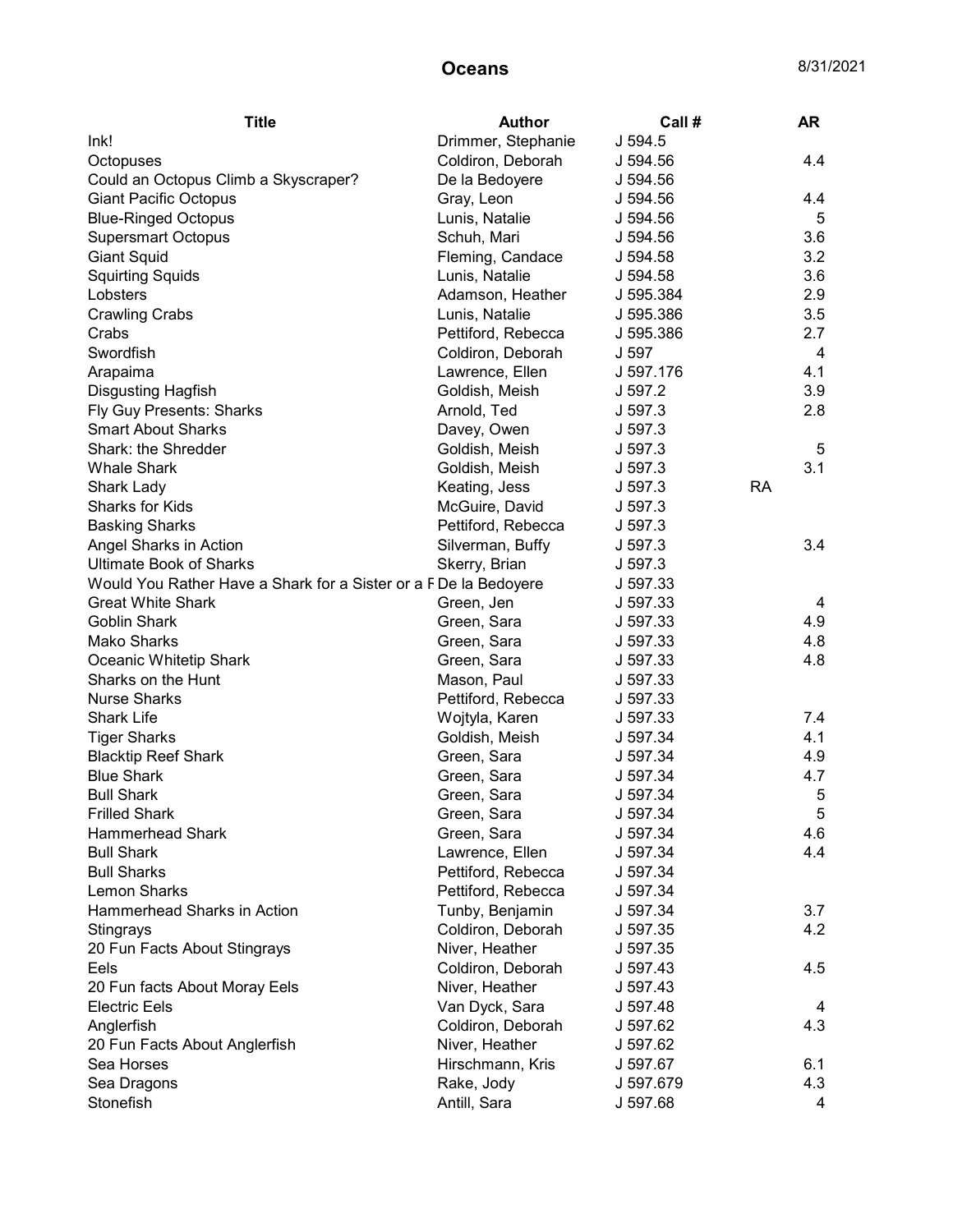| <b>Title</b>                                               | <b>Author</b>           | Call#               | <b>AR</b>      |
|------------------------------------------------------------|-------------------------|---------------------|----------------|
| Stonefish: Needles of Pain                                 | Goldish, Meish          | J 597.68            | 4.9            |
| 20 Fun Facts About Lionfish                                | Niver, Heather          | J 597.68            |                |
| 20 Fun Facts About Barracudas                              | Niver, Heather          | J 597.7             |                |
| <b>Barracudas</b>                                          | Sexton, Colleen         | J 597.7             | $\overline{2}$ |
| Sea Turtles                                                | Franchino, Vicky        | J 597.928           | 4.8            |
| Leatherback Sea Turtles                                    | Hirsch, Rebecca         | J 597.9289          | 4.9            |
| Sea Snakes                                                 | Sexton, Colleen         | J 597.965           | 3.3            |
| <b>Super Swimmers</b>                                      | Arnold, Caroline        | J 599.5             | 5.4            |
| <b>Baird's Beaked Whales</b>                               | Petrie, Kristin         | J 599.5             | 4.2            |
| Fin Whales                                                 | Petrie, Kristin         | J 599.5             | 4.3            |
| Whales                                                     | Rao, Lisa               | J 599.5             | 4.4            |
| <b>Bowhead Whales</b>                                      | Petrie, Kristin         | J 599.52            | 4.3            |
| Humpback Whales                                            | Hirsch, Rebecca         | J 599.525           | 4.6            |
| Humpback Whale: Help Save This Endangered Sp Kops, Deborah |                         | J 599.525           | 7.9            |
| Humpback Whale: the Singer                                 | Lunis, Natalie          | J 599.525           | 4.9            |
| Dolphins and Porpoises                                     | Pearson, Marie          | J 599.53            | 3.1            |
| <b>Atlantic Humpbacked Dolphins</b>                        | Petrie, Kristin         | J 599.53            | 4.5            |
| <b>Bottlenose Dolphins</b>                                 | Schuetz, Kari           | J 599.533           | 2.8            |
| Dolphins of Shark Bay                                      | Turner, Pamela          | J 599.533           | 6.2            |
| Orcas on the Hunt                                          | Klepeis, Alicia         | J 599.536           |                |
| <b>Killer Whale</b>                                        | Lunis, Natalie          | J 599.536           | 4.1            |
| <b>Killer Whale</b>                                        | Oldfield, Dawn          | J 599.536           | 4.3            |
| Beluga Whale                                               | Cantor, Rachel          | J 599.542           | 2.4            |
| It's a Narwhal                                             | Schuh, Mari             | J 599.543           |                |
| <b>Dwarf Sperm Whales</b>                                  | Petrie, Kristin         | J 599.547           | 4.8            |
| California Sea Lion                                        | Lunis, Natalie          | J 599.79            | 4.5            |
| Leopard Seals                                              | Markle, Sandra          | J 599.796           | 5.1            |
| Astronaut, Aquanaut                                        | Swanson, Jennifer       | J 627.72            |                |
| Sea Creatures You Can Draw                                 | Brecke, Nicole          | J 743.6             |                |
| Crafts For Kids Who Are Wild About Oceans                  | Ross, Kathy             | J 745.5             |                |
| Deep Sea Fishing                                           | Frazel, Ellen           | J 799.16            | 4.4            |
| Jokes and More about Fish                                  | Nelson, Maria           | J 818               |                |
| Explorers of the Deepest places on Earth                   | Mavrikis, Peter         | J 910.92            | 5.7            |
| Who Was Jacques Cousteau?                                  | Medina, Nico            | J B Cousteau        | 5.9            |
| Under the Serpent Sea                                      | Abbott, Tony            | J Fantasy Abbo 12   | 3.6            |
| Dark Day in the Deep Sea                                   | Osborne, Mary Pope      | J Fantasy Osbo 39   | 3.8            |
| Dolphins at Daybreak                                       | Osborne, Mary Pope      | J Fantasy Osbo 9    | 3.1            |
| Seabird                                                    | Holling, Holling Clancy | J History Holl      | 5.1            |
| I Survived the Shark Attacks of 1916                       | Tarshis, Lauren         | J History Tars 2    | 3.9            |
| Mystery in the Sand                                        | Warner, Gertrude        | J Mystery Warn 16   | 3.7            |
| Sea Animals: Thematic Unit                                 | Thematic                | J Pro 591.9         |                |
| Sea Creatures                                              | The Education Center    | J Pro Kit Sea       |                |
| Kailey                                                     | Koss, Amy               | J Reality Amer Kail | 4.6            |
| <b>Manatee Blues</b>                                       | Anderson, Laurie Halse  | J Reality Ande 4    | 4.1            |
| Into the Blue                                              | Baglio, Ben             | J Reality Bagl 1    | 5.4            |
| Beyond the Sunrise                                         | Baglio, Ben             | J Reality Bagl 10   | 4.8            |
| Touching the Waves                                         | Baglio, Ben             | J Reality Bagl 2    | 5.1            |
| Riding the Storm                                           | Baglio, Ben             | J Reality Bagl 3    | 5.3            |
| Chasing the Dream                                          | Baglio, Ben             | J Reality Bagl 5    | 5.4            |
| Following the Rainbow                                      | Baglio, Ben             | J Reality Bagl 7    | 4.8            |
| Dancing the Seas                                           | Baglio, Ben             | J Reality Bagl 8    | 5.3            |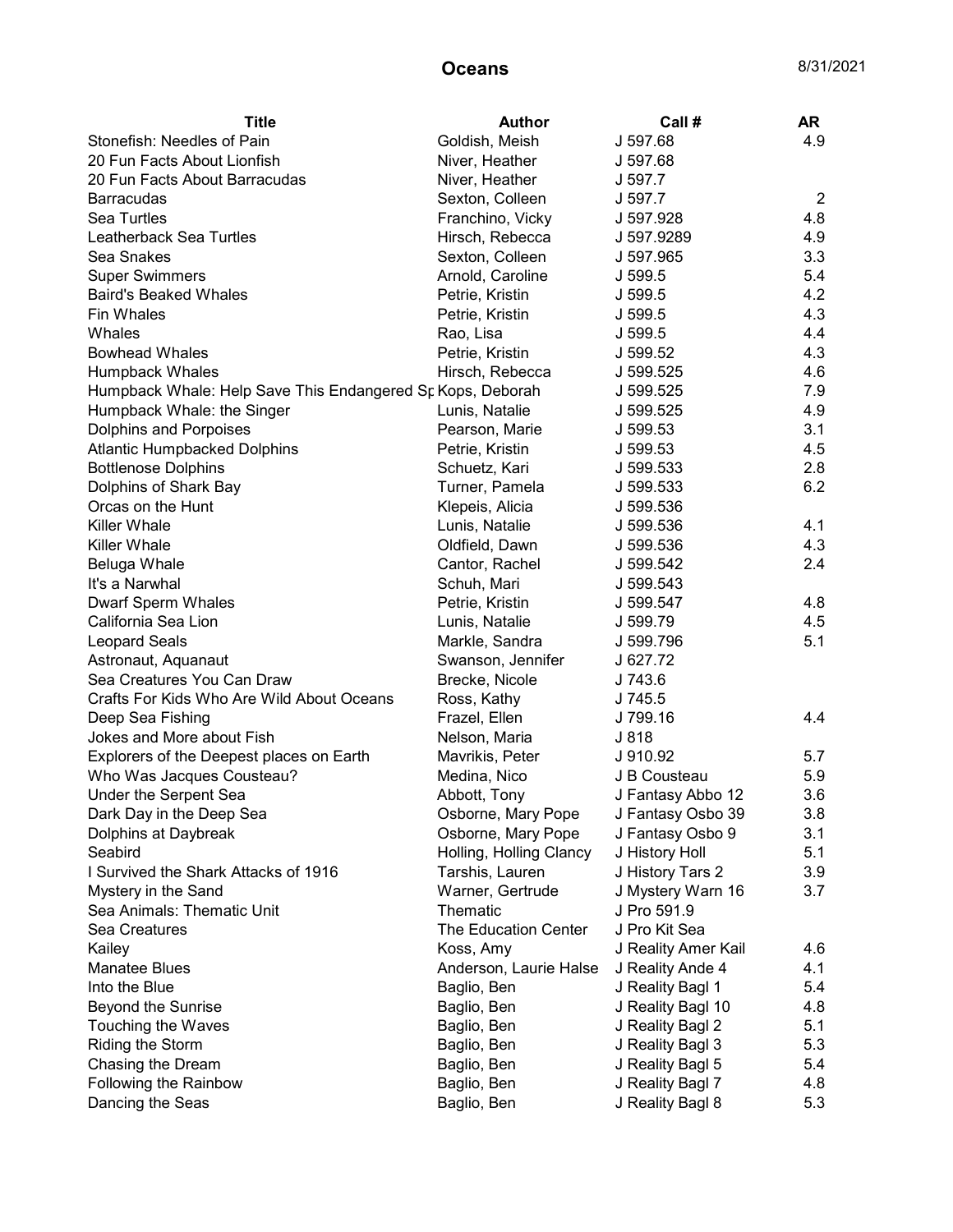| J Reality Bagl 9<br>4.8<br>Leaving the Shallows<br>Baglio, Ben<br>3.9<br>Overboard<br>Johnson, Terry Lynn<br>J Reality John<br>Korman, Gordon<br>J Reality Korm 2<br>5.6<br>Deep<br>J Reality Lewi<br>3.9<br>White Dolphin<br>Lewis, Gill<br>J Reality Mcdo 9<br>3.6<br>Stink and the Shark Sleepover<br>McDonald, Megan<br>O'Dell, Scott<br>J Reality Odel<br>5.6<br>Alexandra<br>Peretti, Frank<br>J Reality Pere 4<br>5.7<br>Trapped at the Bottom of the Sea<br>J Reality Turn<br>Lost in the Sea of Despair<br>Turner, Tracey<br>Can You Survive Being Lost at Sea?<br>Lassieur, Allison<br>J Reality You<br>Greenburg, J.C.<br>J Sci-Fi Gree 5<br>Andrew Lost Under Water<br>3.8<br>Wild Whale Watch<br>J Sci-Fi Magi 3<br>Cole, Joanna<br>4<br>Ocean<br>J Sci-Fi Ocea<br>Oceanology<br>Verne, Jules<br>J Sci-Fi Vern<br>20,000 Leagues Under the Sea<br>10<br><b>BBC Wildvision</b><br>J Video 597.3<br>Shark<br><b>Military Dolphins</b><br>2.2<br>Albright, Rosie<br>JR Albr<br>Fenske, Jonathan<br>JR Fens<br>1.8<br>Hello, Crabby!<br>Foley, Cate<br>1.2<br>Find the Fish<br><b>JR Fole</b><br>At Home by the Ocean<br>Gordon, Sharon<br><b>JR Gord</b><br>1.4<br>Hillert, Margaret<br>0.8<br>Let's Go, Dear Dragon<br><b>JR Hill</b><br>Look, a Clown Fish<br>Kenan, Tessa<br><b>JR Kena</b><br>Look, a Dolphin<br>Kenan, Tessa<br><b>JR Kena</b><br>JR Kena<br>1.5<br>Look, a Jellyfish!<br>Kenan, Tessa<br>1.4<br>Look, a Ray!<br>Kenan, Tessa<br><b>JR Kena</b><br>Look, a Shark!<br>Kenan, Tessa<br><b>JR Kena</b><br>1.4<br>JR Kena<br>1.6<br>Look, a Starfish!<br>Kenan, Tessa<br>Clownfish<br>0.8<br>Meister, Cari<br><b>JR Meis</b><br>Corals<br>0.9<br>Meister, Cari<br><b>JR Meis</b><br>Crabs<br>0.9<br>Meister, Cari<br><b>JR Meis</b><br>0.9<br><b>Dolphins</b><br>Meister, Cari<br><b>JR Meis</b><br>0.9<br>Eels<br>Meister, Cari<br><b>JR Meis</b><br>Jellyfish<br>0.9<br>Meister, Cari<br><b>JR Meis</b><br>0.9<br>Lobsters<br>Meister, Cari<br><b>JR Meis</b><br>0.9<br>Meister, Cari<br><b>JR Meis</b><br>Octopuses<br>Parrotfish<br>1<br>Meister, Cari<br><b>JR Meis</b><br><b>JR Meis</b><br>0.8<br>Meister, Cari<br>Sea Dragons<br>0.9<br>Sea Horses<br>Meister, Cari<br><b>JR Meis</b><br><b>Sharks</b><br>Meister, Cari<br><b>JR Meis</b><br>0.9<br>Stingrays<br>JR Meis<br>0.9<br>Meister, Cari<br>0.9<br>Walruses<br>Meister, Cari<br><b>JR Meis</b><br>Whales<br>Meister, Cari<br>0.9<br><b>JR Meis</b><br><b>Manatees</b><br>Schuh, Mari<br>0.9<br><b>JR Meis</b><br>I Wish I Was a Sea Turtle<br>Bove, Jennifer<br>JR Rang<br>Pufferfish<br>Schuh, Mari<br>JR Schu<br>1<br>Sea Slugs<br>Schuh, Mari<br>JR Schu<br>1<br>Squids<br>JR Schu<br>0.9<br>Schuh, Mari<br><b>Sharks</b><br>Sexton, Colleen<br>JR Sext<br>2.2<br>Can You Tell a Dolphin from a Porpoise?<br>Silverman, Buffy<br><b>JR Silv</b><br>3.1<br><b>Amazing Dolphins</b><br>Thomson, Sarah<br>JR Thom<br>3.5<br>Axolotis<br>Bassier, Emma<br>J 597.858<br>4.3<br><b>Bull Sharks Bite</b><br>Levy, Janey<br>J 597.34 | <b>Title</b>    | <b>Author</b> | Call # | AR |
|----------------------------------------------------------------------------------------------------------------------------------------------------------------------------------------------------------------------------------------------------------------------------------------------------------------------------------------------------------------------------------------------------------------------------------------------------------------------------------------------------------------------------------------------------------------------------------------------------------------------------------------------------------------------------------------------------------------------------------------------------------------------------------------------------------------------------------------------------------------------------------------------------------------------------------------------------------------------------------------------------------------------------------------------------------------------------------------------------------------------------------------------------------------------------------------------------------------------------------------------------------------------------------------------------------------------------------------------------------------------------------------------------------------------------------------------------------------------------------------------------------------------------------------------------------------------------------------------------------------------------------------------------------------------------------------------------------------------------------------------------------------------------------------------------------------------------------------------------------------------------------------------------------------------------------------------------------------------------------------------------------------------------------------------------------------------------------------------------------------------------------------------------------------------------------------------------------------------------------------------------------------------------------------------------------------------------------------------------------------------------------------------------------------------------------------------------------------------------------------------------------------------------------------------------------------------------------------------------------------------------------------------------------------------------------------------------------------------------------------------------------------------------------------------------------------------------------------------------------------------------------------------------------------------------------------------------------------------------------------------------------------------------|-----------------|---------------|--------|----|
|                                                                                                                                                                                                                                                                                                                                                                                                                                                                                                                                                                                                                                                                                                                                                                                                                                                                                                                                                                                                                                                                                                                                                                                                                                                                                                                                                                                                                                                                                                                                                                                                                                                                                                                                                                                                                                                                                                                                                                                                                                                                                                                                                                                                                                                                                                                                                                                                                                                                                                                                                                                                                                                                                                                                                                                                                                                                                                                                                                                                                            |                 |               |        |    |
|                                                                                                                                                                                                                                                                                                                                                                                                                                                                                                                                                                                                                                                                                                                                                                                                                                                                                                                                                                                                                                                                                                                                                                                                                                                                                                                                                                                                                                                                                                                                                                                                                                                                                                                                                                                                                                                                                                                                                                                                                                                                                                                                                                                                                                                                                                                                                                                                                                                                                                                                                                                                                                                                                                                                                                                                                                                                                                                                                                                                                            |                 |               |        |    |
|                                                                                                                                                                                                                                                                                                                                                                                                                                                                                                                                                                                                                                                                                                                                                                                                                                                                                                                                                                                                                                                                                                                                                                                                                                                                                                                                                                                                                                                                                                                                                                                                                                                                                                                                                                                                                                                                                                                                                                                                                                                                                                                                                                                                                                                                                                                                                                                                                                                                                                                                                                                                                                                                                                                                                                                                                                                                                                                                                                                                                            |                 |               |        |    |
|                                                                                                                                                                                                                                                                                                                                                                                                                                                                                                                                                                                                                                                                                                                                                                                                                                                                                                                                                                                                                                                                                                                                                                                                                                                                                                                                                                                                                                                                                                                                                                                                                                                                                                                                                                                                                                                                                                                                                                                                                                                                                                                                                                                                                                                                                                                                                                                                                                                                                                                                                                                                                                                                                                                                                                                                                                                                                                                                                                                                                            |                 |               |        |    |
|                                                                                                                                                                                                                                                                                                                                                                                                                                                                                                                                                                                                                                                                                                                                                                                                                                                                                                                                                                                                                                                                                                                                                                                                                                                                                                                                                                                                                                                                                                                                                                                                                                                                                                                                                                                                                                                                                                                                                                                                                                                                                                                                                                                                                                                                                                                                                                                                                                                                                                                                                                                                                                                                                                                                                                                                                                                                                                                                                                                                                            |                 |               |        |    |
|                                                                                                                                                                                                                                                                                                                                                                                                                                                                                                                                                                                                                                                                                                                                                                                                                                                                                                                                                                                                                                                                                                                                                                                                                                                                                                                                                                                                                                                                                                                                                                                                                                                                                                                                                                                                                                                                                                                                                                                                                                                                                                                                                                                                                                                                                                                                                                                                                                                                                                                                                                                                                                                                                                                                                                                                                                                                                                                                                                                                                            |                 |               |        |    |
|                                                                                                                                                                                                                                                                                                                                                                                                                                                                                                                                                                                                                                                                                                                                                                                                                                                                                                                                                                                                                                                                                                                                                                                                                                                                                                                                                                                                                                                                                                                                                                                                                                                                                                                                                                                                                                                                                                                                                                                                                                                                                                                                                                                                                                                                                                                                                                                                                                                                                                                                                                                                                                                                                                                                                                                                                                                                                                                                                                                                                            |                 |               |        |    |
|                                                                                                                                                                                                                                                                                                                                                                                                                                                                                                                                                                                                                                                                                                                                                                                                                                                                                                                                                                                                                                                                                                                                                                                                                                                                                                                                                                                                                                                                                                                                                                                                                                                                                                                                                                                                                                                                                                                                                                                                                                                                                                                                                                                                                                                                                                                                                                                                                                                                                                                                                                                                                                                                                                                                                                                                                                                                                                                                                                                                                            |                 |               |        |    |
|                                                                                                                                                                                                                                                                                                                                                                                                                                                                                                                                                                                                                                                                                                                                                                                                                                                                                                                                                                                                                                                                                                                                                                                                                                                                                                                                                                                                                                                                                                                                                                                                                                                                                                                                                                                                                                                                                                                                                                                                                                                                                                                                                                                                                                                                                                                                                                                                                                                                                                                                                                                                                                                                                                                                                                                                                                                                                                                                                                                                                            |                 |               |        |    |
|                                                                                                                                                                                                                                                                                                                                                                                                                                                                                                                                                                                                                                                                                                                                                                                                                                                                                                                                                                                                                                                                                                                                                                                                                                                                                                                                                                                                                                                                                                                                                                                                                                                                                                                                                                                                                                                                                                                                                                                                                                                                                                                                                                                                                                                                                                                                                                                                                                                                                                                                                                                                                                                                                                                                                                                                                                                                                                                                                                                                                            |                 |               |        |    |
|                                                                                                                                                                                                                                                                                                                                                                                                                                                                                                                                                                                                                                                                                                                                                                                                                                                                                                                                                                                                                                                                                                                                                                                                                                                                                                                                                                                                                                                                                                                                                                                                                                                                                                                                                                                                                                                                                                                                                                                                                                                                                                                                                                                                                                                                                                                                                                                                                                                                                                                                                                                                                                                                                                                                                                                                                                                                                                                                                                                                                            |                 |               |        |    |
|                                                                                                                                                                                                                                                                                                                                                                                                                                                                                                                                                                                                                                                                                                                                                                                                                                                                                                                                                                                                                                                                                                                                                                                                                                                                                                                                                                                                                                                                                                                                                                                                                                                                                                                                                                                                                                                                                                                                                                                                                                                                                                                                                                                                                                                                                                                                                                                                                                                                                                                                                                                                                                                                                                                                                                                                                                                                                                                                                                                                                            |                 |               |        |    |
|                                                                                                                                                                                                                                                                                                                                                                                                                                                                                                                                                                                                                                                                                                                                                                                                                                                                                                                                                                                                                                                                                                                                                                                                                                                                                                                                                                                                                                                                                                                                                                                                                                                                                                                                                                                                                                                                                                                                                                                                                                                                                                                                                                                                                                                                                                                                                                                                                                                                                                                                                                                                                                                                                                                                                                                                                                                                                                                                                                                                                            |                 |               |        |    |
|                                                                                                                                                                                                                                                                                                                                                                                                                                                                                                                                                                                                                                                                                                                                                                                                                                                                                                                                                                                                                                                                                                                                                                                                                                                                                                                                                                                                                                                                                                                                                                                                                                                                                                                                                                                                                                                                                                                                                                                                                                                                                                                                                                                                                                                                                                                                                                                                                                                                                                                                                                                                                                                                                                                                                                                                                                                                                                                                                                                                                            |                 |               |        |    |
|                                                                                                                                                                                                                                                                                                                                                                                                                                                                                                                                                                                                                                                                                                                                                                                                                                                                                                                                                                                                                                                                                                                                                                                                                                                                                                                                                                                                                                                                                                                                                                                                                                                                                                                                                                                                                                                                                                                                                                                                                                                                                                                                                                                                                                                                                                                                                                                                                                                                                                                                                                                                                                                                                                                                                                                                                                                                                                                                                                                                                            |                 |               |        |    |
|                                                                                                                                                                                                                                                                                                                                                                                                                                                                                                                                                                                                                                                                                                                                                                                                                                                                                                                                                                                                                                                                                                                                                                                                                                                                                                                                                                                                                                                                                                                                                                                                                                                                                                                                                                                                                                                                                                                                                                                                                                                                                                                                                                                                                                                                                                                                                                                                                                                                                                                                                                                                                                                                                                                                                                                                                                                                                                                                                                                                                            |                 |               |        |    |
|                                                                                                                                                                                                                                                                                                                                                                                                                                                                                                                                                                                                                                                                                                                                                                                                                                                                                                                                                                                                                                                                                                                                                                                                                                                                                                                                                                                                                                                                                                                                                                                                                                                                                                                                                                                                                                                                                                                                                                                                                                                                                                                                                                                                                                                                                                                                                                                                                                                                                                                                                                                                                                                                                                                                                                                                                                                                                                                                                                                                                            |                 |               |        |    |
|                                                                                                                                                                                                                                                                                                                                                                                                                                                                                                                                                                                                                                                                                                                                                                                                                                                                                                                                                                                                                                                                                                                                                                                                                                                                                                                                                                                                                                                                                                                                                                                                                                                                                                                                                                                                                                                                                                                                                                                                                                                                                                                                                                                                                                                                                                                                                                                                                                                                                                                                                                                                                                                                                                                                                                                                                                                                                                                                                                                                                            |                 |               |        |    |
|                                                                                                                                                                                                                                                                                                                                                                                                                                                                                                                                                                                                                                                                                                                                                                                                                                                                                                                                                                                                                                                                                                                                                                                                                                                                                                                                                                                                                                                                                                                                                                                                                                                                                                                                                                                                                                                                                                                                                                                                                                                                                                                                                                                                                                                                                                                                                                                                                                                                                                                                                                                                                                                                                                                                                                                                                                                                                                                                                                                                                            |                 |               |        |    |
|                                                                                                                                                                                                                                                                                                                                                                                                                                                                                                                                                                                                                                                                                                                                                                                                                                                                                                                                                                                                                                                                                                                                                                                                                                                                                                                                                                                                                                                                                                                                                                                                                                                                                                                                                                                                                                                                                                                                                                                                                                                                                                                                                                                                                                                                                                                                                                                                                                                                                                                                                                                                                                                                                                                                                                                                                                                                                                                                                                                                                            |                 |               |        |    |
|                                                                                                                                                                                                                                                                                                                                                                                                                                                                                                                                                                                                                                                                                                                                                                                                                                                                                                                                                                                                                                                                                                                                                                                                                                                                                                                                                                                                                                                                                                                                                                                                                                                                                                                                                                                                                                                                                                                                                                                                                                                                                                                                                                                                                                                                                                                                                                                                                                                                                                                                                                                                                                                                                                                                                                                                                                                                                                                                                                                                                            |                 |               |        |    |
|                                                                                                                                                                                                                                                                                                                                                                                                                                                                                                                                                                                                                                                                                                                                                                                                                                                                                                                                                                                                                                                                                                                                                                                                                                                                                                                                                                                                                                                                                                                                                                                                                                                                                                                                                                                                                                                                                                                                                                                                                                                                                                                                                                                                                                                                                                                                                                                                                                                                                                                                                                                                                                                                                                                                                                                                                                                                                                                                                                                                                            |                 |               |        |    |
|                                                                                                                                                                                                                                                                                                                                                                                                                                                                                                                                                                                                                                                                                                                                                                                                                                                                                                                                                                                                                                                                                                                                                                                                                                                                                                                                                                                                                                                                                                                                                                                                                                                                                                                                                                                                                                                                                                                                                                                                                                                                                                                                                                                                                                                                                                                                                                                                                                                                                                                                                                                                                                                                                                                                                                                                                                                                                                                                                                                                                            |                 |               |        |    |
|                                                                                                                                                                                                                                                                                                                                                                                                                                                                                                                                                                                                                                                                                                                                                                                                                                                                                                                                                                                                                                                                                                                                                                                                                                                                                                                                                                                                                                                                                                                                                                                                                                                                                                                                                                                                                                                                                                                                                                                                                                                                                                                                                                                                                                                                                                                                                                                                                                                                                                                                                                                                                                                                                                                                                                                                                                                                                                                                                                                                                            |                 |               |        |    |
|                                                                                                                                                                                                                                                                                                                                                                                                                                                                                                                                                                                                                                                                                                                                                                                                                                                                                                                                                                                                                                                                                                                                                                                                                                                                                                                                                                                                                                                                                                                                                                                                                                                                                                                                                                                                                                                                                                                                                                                                                                                                                                                                                                                                                                                                                                                                                                                                                                                                                                                                                                                                                                                                                                                                                                                                                                                                                                                                                                                                                            |                 |               |        |    |
|                                                                                                                                                                                                                                                                                                                                                                                                                                                                                                                                                                                                                                                                                                                                                                                                                                                                                                                                                                                                                                                                                                                                                                                                                                                                                                                                                                                                                                                                                                                                                                                                                                                                                                                                                                                                                                                                                                                                                                                                                                                                                                                                                                                                                                                                                                                                                                                                                                                                                                                                                                                                                                                                                                                                                                                                                                                                                                                                                                                                                            |                 |               |        |    |
|                                                                                                                                                                                                                                                                                                                                                                                                                                                                                                                                                                                                                                                                                                                                                                                                                                                                                                                                                                                                                                                                                                                                                                                                                                                                                                                                                                                                                                                                                                                                                                                                                                                                                                                                                                                                                                                                                                                                                                                                                                                                                                                                                                                                                                                                                                                                                                                                                                                                                                                                                                                                                                                                                                                                                                                                                                                                                                                                                                                                                            |                 |               |        |    |
|                                                                                                                                                                                                                                                                                                                                                                                                                                                                                                                                                                                                                                                                                                                                                                                                                                                                                                                                                                                                                                                                                                                                                                                                                                                                                                                                                                                                                                                                                                                                                                                                                                                                                                                                                                                                                                                                                                                                                                                                                                                                                                                                                                                                                                                                                                                                                                                                                                                                                                                                                                                                                                                                                                                                                                                                                                                                                                                                                                                                                            |                 |               |        |    |
|                                                                                                                                                                                                                                                                                                                                                                                                                                                                                                                                                                                                                                                                                                                                                                                                                                                                                                                                                                                                                                                                                                                                                                                                                                                                                                                                                                                                                                                                                                                                                                                                                                                                                                                                                                                                                                                                                                                                                                                                                                                                                                                                                                                                                                                                                                                                                                                                                                                                                                                                                                                                                                                                                                                                                                                                                                                                                                                                                                                                                            |                 |               |        |    |
|                                                                                                                                                                                                                                                                                                                                                                                                                                                                                                                                                                                                                                                                                                                                                                                                                                                                                                                                                                                                                                                                                                                                                                                                                                                                                                                                                                                                                                                                                                                                                                                                                                                                                                                                                                                                                                                                                                                                                                                                                                                                                                                                                                                                                                                                                                                                                                                                                                                                                                                                                                                                                                                                                                                                                                                                                                                                                                                                                                                                                            |                 |               |        |    |
|                                                                                                                                                                                                                                                                                                                                                                                                                                                                                                                                                                                                                                                                                                                                                                                                                                                                                                                                                                                                                                                                                                                                                                                                                                                                                                                                                                                                                                                                                                                                                                                                                                                                                                                                                                                                                                                                                                                                                                                                                                                                                                                                                                                                                                                                                                                                                                                                                                                                                                                                                                                                                                                                                                                                                                                                                                                                                                                                                                                                                            |                 |               |        |    |
|                                                                                                                                                                                                                                                                                                                                                                                                                                                                                                                                                                                                                                                                                                                                                                                                                                                                                                                                                                                                                                                                                                                                                                                                                                                                                                                                                                                                                                                                                                                                                                                                                                                                                                                                                                                                                                                                                                                                                                                                                                                                                                                                                                                                                                                                                                                                                                                                                                                                                                                                                                                                                                                                                                                                                                                                                                                                                                                                                                                                                            |                 |               |        |    |
|                                                                                                                                                                                                                                                                                                                                                                                                                                                                                                                                                                                                                                                                                                                                                                                                                                                                                                                                                                                                                                                                                                                                                                                                                                                                                                                                                                                                                                                                                                                                                                                                                                                                                                                                                                                                                                                                                                                                                                                                                                                                                                                                                                                                                                                                                                                                                                                                                                                                                                                                                                                                                                                                                                                                                                                                                                                                                                                                                                                                                            |                 |               |        |    |
|                                                                                                                                                                                                                                                                                                                                                                                                                                                                                                                                                                                                                                                                                                                                                                                                                                                                                                                                                                                                                                                                                                                                                                                                                                                                                                                                                                                                                                                                                                                                                                                                                                                                                                                                                                                                                                                                                                                                                                                                                                                                                                                                                                                                                                                                                                                                                                                                                                                                                                                                                                                                                                                                                                                                                                                                                                                                                                                                                                                                                            |                 |               |        |    |
|                                                                                                                                                                                                                                                                                                                                                                                                                                                                                                                                                                                                                                                                                                                                                                                                                                                                                                                                                                                                                                                                                                                                                                                                                                                                                                                                                                                                                                                                                                                                                                                                                                                                                                                                                                                                                                                                                                                                                                                                                                                                                                                                                                                                                                                                                                                                                                                                                                                                                                                                                                                                                                                                                                                                                                                                                                                                                                                                                                                                                            |                 |               |        |    |
|                                                                                                                                                                                                                                                                                                                                                                                                                                                                                                                                                                                                                                                                                                                                                                                                                                                                                                                                                                                                                                                                                                                                                                                                                                                                                                                                                                                                                                                                                                                                                                                                                                                                                                                                                                                                                                                                                                                                                                                                                                                                                                                                                                                                                                                                                                                                                                                                                                                                                                                                                                                                                                                                                                                                                                                                                                                                                                                                                                                                                            |                 |               |        |    |
|                                                                                                                                                                                                                                                                                                                                                                                                                                                                                                                                                                                                                                                                                                                                                                                                                                                                                                                                                                                                                                                                                                                                                                                                                                                                                                                                                                                                                                                                                                                                                                                                                                                                                                                                                                                                                                                                                                                                                                                                                                                                                                                                                                                                                                                                                                                                                                                                                                                                                                                                                                                                                                                                                                                                                                                                                                                                                                                                                                                                                            |                 |               |        |    |
|                                                                                                                                                                                                                                                                                                                                                                                                                                                                                                                                                                                                                                                                                                                                                                                                                                                                                                                                                                                                                                                                                                                                                                                                                                                                                                                                                                                                                                                                                                                                                                                                                                                                                                                                                                                                                                                                                                                                                                                                                                                                                                                                                                                                                                                                                                                                                                                                                                                                                                                                                                                                                                                                                                                                                                                                                                                                                                                                                                                                                            |                 |               |        |    |
|                                                                                                                                                                                                                                                                                                                                                                                                                                                                                                                                                                                                                                                                                                                                                                                                                                                                                                                                                                                                                                                                                                                                                                                                                                                                                                                                                                                                                                                                                                                                                                                                                                                                                                                                                                                                                                                                                                                                                                                                                                                                                                                                                                                                                                                                                                                                                                                                                                                                                                                                                                                                                                                                                                                                                                                                                                                                                                                                                                                                                            |                 |               |        |    |
|                                                                                                                                                                                                                                                                                                                                                                                                                                                                                                                                                                                                                                                                                                                                                                                                                                                                                                                                                                                                                                                                                                                                                                                                                                                                                                                                                                                                                                                                                                                                                                                                                                                                                                                                                                                                                                                                                                                                                                                                                                                                                                                                                                                                                                                                                                                                                                                                                                                                                                                                                                                                                                                                                                                                                                                                                                                                                                                                                                                                                            |                 |               |        |    |
|                                                                                                                                                                                                                                                                                                                                                                                                                                                                                                                                                                                                                                                                                                                                                                                                                                                                                                                                                                                                                                                                                                                                                                                                                                                                                                                                                                                                                                                                                                                                                                                                                                                                                                                                                                                                                                                                                                                                                                                                                                                                                                                                                                                                                                                                                                                                                                                                                                                                                                                                                                                                                                                                                                                                                                                                                                                                                                                                                                                                                            |                 |               |        |    |
|                                                                                                                                                                                                                                                                                                                                                                                                                                                                                                                                                                                                                                                                                                                                                                                                                                                                                                                                                                                                                                                                                                                                                                                                                                                                                                                                                                                                                                                                                                                                                                                                                                                                                                                                                                                                                                                                                                                                                                                                                                                                                                                                                                                                                                                                                                                                                                                                                                                                                                                                                                                                                                                                                                                                                                                                                                                                                                                                                                                                                            |                 |               |        |    |
|                                                                                                                                                                                                                                                                                                                                                                                                                                                                                                                                                                                                                                                                                                                                                                                                                                                                                                                                                                                                                                                                                                                                                                                                                                                                                                                                                                                                                                                                                                                                                                                                                                                                                                                                                                                                                                                                                                                                                                                                                                                                                                                                                                                                                                                                                                                                                                                                                                                                                                                                                                                                                                                                                                                                                                                                                                                                                                                                                                                                                            |                 |               |        |    |
|                                                                                                                                                                                                                                                                                                                                                                                                                                                                                                                                                                                                                                                                                                                                                                                                                                                                                                                                                                                                                                                                                                                                                                                                                                                                                                                                                                                                                                                                                                                                                                                                                                                                                                                                                                                                                                                                                                                                                                                                                                                                                                                                                                                                                                                                                                                                                                                                                                                                                                                                                                                                                                                                                                                                                                                                                                                                                                                                                                                                                            |                 |               |        |    |
|                                                                                                                                                                                                                                                                                                                                                                                                                                                                                                                                                                                                                                                                                                                                                                                                                                                                                                                                                                                                                                                                                                                                                                                                                                                                                                                                                                                                                                                                                                                                                                                                                                                                                                                                                                                                                                                                                                                                                                                                                                                                                                                                                                                                                                                                                                                                                                                                                                                                                                                                                                                                                                                                                                                                                                                                                                                                                                                                                                                                                            |                 |               |        |    |
|                                                                                                                                                                                                                                                                                                                                                                                                                                                                                                                                                                                                                                                                                                                                                                                                                                                                                                                                                                                                                                                                                                                                                                                                                                                                                                                                                                                                                                                                                                                                                                                                                                                                                                                                                                                                                                                                                                                                                                                                                                                                                                                                                                                                                                                                                                                                                                                                                                                                                                                                                                                                                                                                                                                                                                                                                                                                                                                                                                                                                            |                 |               |        |    |
|                                                                                                                                                                                                                                                                                                                                                                                                                                                                                                                                                                                                                                                                                                                                                                                                                                                                                                                                                                                                                                                                                                                                                                                                                                                                                                                                                                                                                                                                                                                                                                                                                                                                                                                                                                                                                                                                                                                                                                                                                                                                                                                                                                                                                                                                                                                                                                                                                                                                                                                                                                                                                                                                                                                                                                                                                                                                                                                                                                                                                            |                 |               |        |    |
|                                                                                                                                                                                                                                                                                                                                                                                                                                                                                                                                                                                                                                                                                                                                                                                                                                                                                                                                                                                                                                                                                                                                                                                                                                                                                                                                                                                                                                                                                                                                                                                                                                                                                                                                                                                                                                                                                                                                                                                                                                                                                                                                                                                                                                                                                                                                                                                                                                                                                                                                                                                                                                                                                                                                                                                                                                                                                                                                                                                                                            |                 |               |        |    |
|                                                                                                                                                                                                                                                                                                                                                                                                                                                                                                                                                                                                                                                                                                                                                                                                                                                                                                                                                                                                                                                                                                                                                                                                                                                                                                                                                                                                                                                                                                                                                                                                                                                                                                                                                                                                                                                                                                                                                                                                                                                                                                                                                                                                                                                                                                                                                                                                                                                                                                                                                                                                                                                                                                                                                                                                                                                                                                                                                                                                                            |                 |               |        |    |
|                                                                                                                                                                                                                                                                                                                                                                                                                                                                                                                                                                                                                                                                                                                                                                                                                                                                                                                                                                                                                                                                                                                                                                                                                                                                                                                                                                                                                                                                                                                                                                                                                                                                                                                                                                                                                                                                                                                                                                                                                                                                                                                                                                                                                                                                                                                                                                                                                                                                                                                                                                                                                                                                                                                                                                                                                                                                                                                                                                                                                            |                 |               |        |    |
|                                                                                                                                                                                                                                                                                                                                                                                                                                                                                                                                                                                                                                                                                                                                                                                                                                                                                                                                                                                                                                                                                                                                                                                                                                                                                                                                                                                                                                                                                                                                                                                                                                                                                                                                                                                                                                                                                                                                                                                                                                                                                                                                                                                                                                                                                                                                                                                                                                                                                                                                                                                                                                                                                                                                                                                                                                                                                                                                                                                                                            | Shark vs. Train | Barton, Chris | E Bart |    |